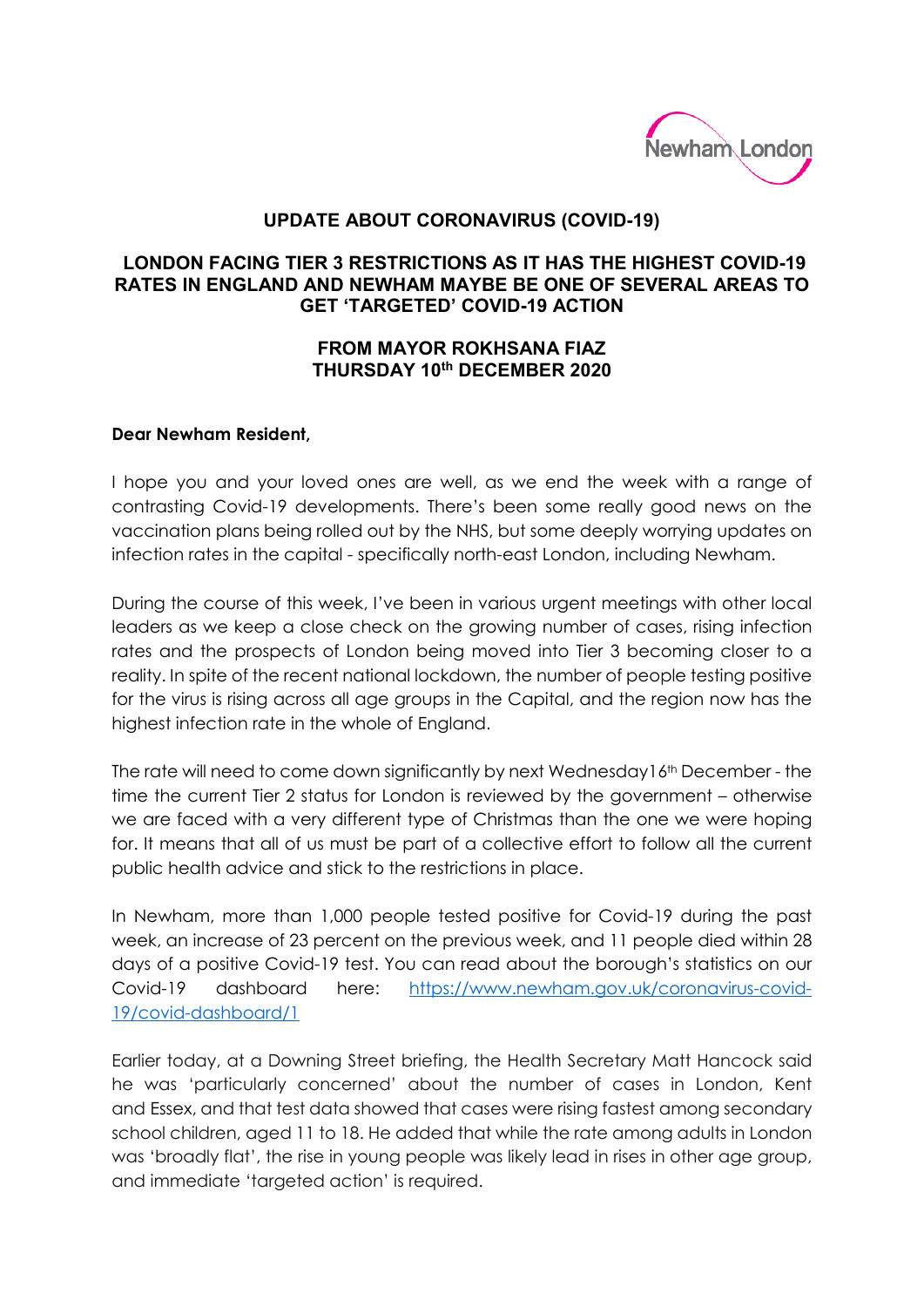So tomorrow, we'll find out further details as he'll be outlining plans to offer targeted testing to secondary school age pupils in parts of North East London, Essex and Kent, to combat the rise in Covid-19 among under 18 year olds in these areas. That could include Newham.

Despite this very worrying situation, there has been some good news earlier this week, when we heard that 90-year-old grandmother Margaret Keenan become the first person in the world to receive the Covid-19 vaccination outside of clinical trials. You can read more here:<https://www.bbc.co.uk/news/uk-55227325>

Starting with people aged over 80 and care home workers, the much-needed vaccine rollout is now officially underway. In Newham, we have received our first tranche of vaccines and work to get this to the priority group is now underway – and all being well this could start as early as next Monday. While it will be many months before the vaccine has spread far enough for us to be able to live differently; the Government's Chief Scientific Officer Sir Patrick Vallance, has warned that the public may need to wear [face-masks](https://www.standard.co.uk/topic/face-masks) for another year - despite the rollout of a coronavirus vaccine.

Onto other good news this week, I am really pleased that we have started to offer Covid-19 'lateral flow tests' (LFT) to those working with vulnerable people in Newham, such as carers in day centres, which will enable faster results. As well as this, mobile testing units will be set up in the next few days to allow for testing of those without symptoms, including school children, so that we can try to detect the virus and stop it in its tracks before it reaches more people.

It may seem strange that after many months of urging people to only be tested if they are experiencing symptoms, we are now encouraging more widespread testing. But it is essential that we do everything we can to bring down infection rates, and that's why I am glad the government has finally enabled this to happen. More information on the location of the new testing sites, who should access them and how will be made available in the next couple of days so please keep an eye on the council's website and social media channels for further information.

All of this leads me to give further thought to the coming school holidays and to the Government's decision to relax restrictions to allow families to come together in bigger groups, and from different households, over Christmas.

People are understandably desperate to see their loved ones after so long in lockdown and away from family members. But please, I would urge everyone to think very carefully before making plans for Christmas. By staying apart now and instead waiting for the vaccine to reach more people, we will be better able to come together with our loved ones in the months ahead. We must be clear that more infections will lead to more deaths. That's a very high price to pay, and I would ask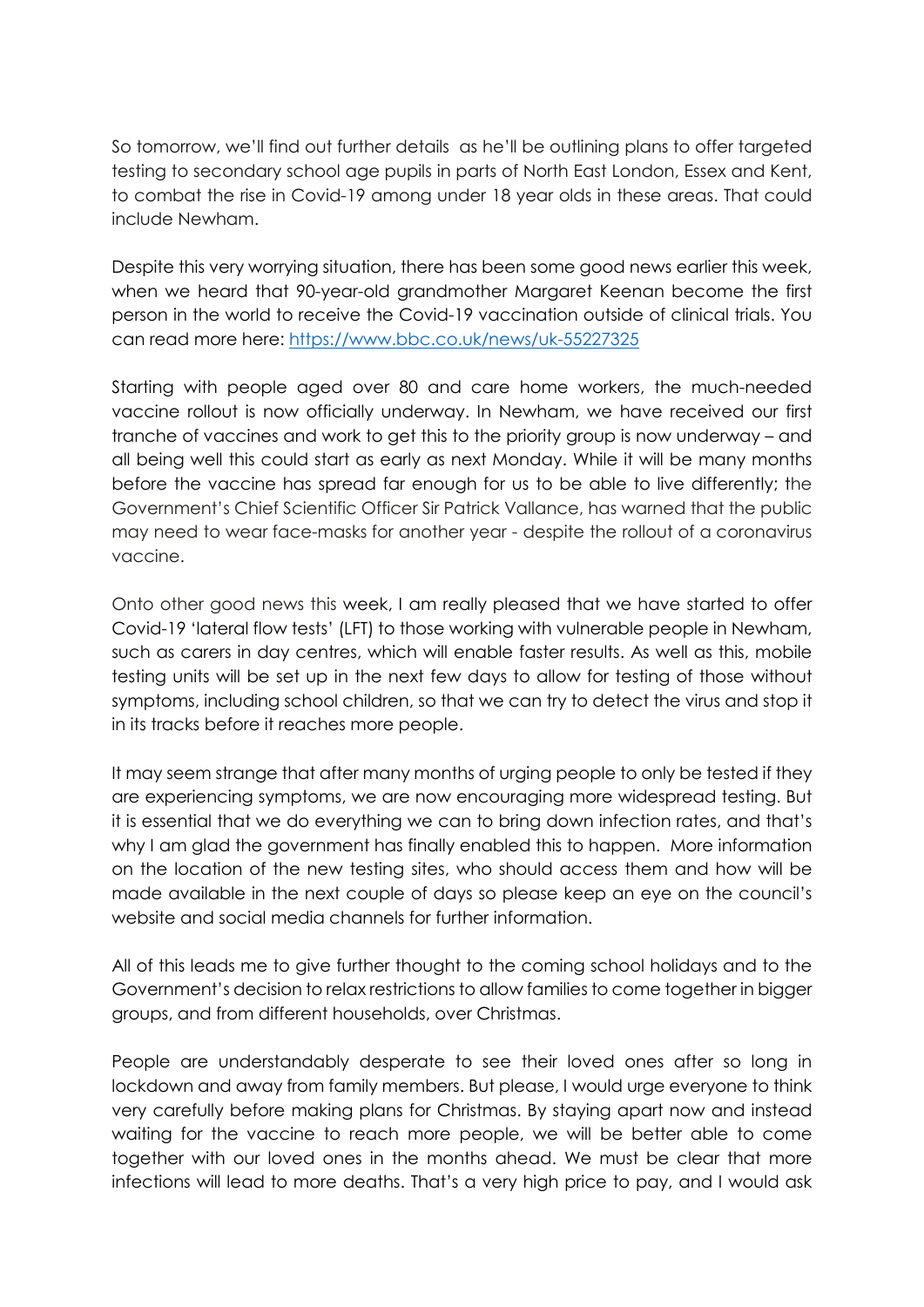you all to consider putting celebrations on hold until this devastating pandemic is finally under control.

Even the Chief Medical Officer, has warned of a 'disastrous' resurgence in coronavirus cases if people stop adhering to social distancing guidelines now that the mass vaccination programme has begun. At a committee meeting in Parliament earlier this week, he said: 'I want to be very clear. For the next three months we will not have sufficient protection. The idea we can suddenly stop now because the vaccine is here – that would be really premature, it's like someone giving up a marathon race at mile 16. It would be absolutely the wrong thing to do'.

If you do get together with friends or family this Christmas, please stick to the 'hands, face, space' advice – keep your distance from others, wear a face covering and wash your hands regularly with soap and warm water, or use hand sanitiser.

For those in our borough who have suffered as a result of the Covid-19 pandemic, and may be facing hunger or poverty this Christmas, I am pleased that we have launched our Covid Winter Grants scheme, which will ensure we get food and support to those who need it most. You can read more about that here: [https://www.newham.gov.uk/news/article/558/a-christmas-gift-from-marcus](https://www.newham.gov.uk/news/article/558/a-christmas-gift-from-marcus-rashford-covid-winter-grants-will-feed-newham-s-children-and-the-most-vulnerable-over-the-holidays)[rashford-covid-winter-grants-will-feed-newham-s-children-and-the-most-vulnerable](https://www.newham.gov.uk/news/article/558/a-christmas-gift-from-marcus-rashford-covid-winter-grants-will-feed-newham-s-children-and-the-most-vulnerable-over-the-holidays)[over-the-holidays](https://www.newham.gov.uk/news/article/558/a-christmas-gift-from-marcus-rashford-covid-winter-grants-will-feed-newham-s-children-and-the-most-vulnerable-over-the-holidays)

In other news, I was delighted this week that our planning committee gave the green light to existing plans that will see the heart of London local government – City Hall – relocated to Newham next year. The Mayor of London, London Assembly Members and the Greater London Authority will make the Royal Docks' Crystal Building their home. The move underlines the Royal Docks' status as London's most exciting growth area, and supports plans already in train to bring thousands of new homes and jobs to the area as part of London's first Enterprise Zone. You can read more about the GLA's exciting move to Newham here:

[https://www.newham.gov.uk/news/article/561/mayor-of-london-and-city-hall](https://www.newham.gov.uk/news/article/561/mayor-of-london-and-city-hall-move-to-newham-after-planning-gives-the-green-light)[move-to-newham-after-planning-gives-the-green-light.](https://www.newham.gov.uk/news/article/561/mayor-of-london-and-city-hall-move-to-newham-after-planning-gives-the-green-light)

Finally, I mentioned last week that our 2021/22 budget proposals had been approved by Cabinet. These proposals are now open for comments and feedback ,and I would encourage all residents to share their views. There is no denying that the impact of Covid-19 and a decade of funding cuts by central government cuts – which have seen use forced to save around £250m from our budgets in the past 10 years – mean difficult decisions have to be taken. But we have still proposed a positive budget, showing how we will invest in your priorities and in delivering the ambitions set out in our Towards a Better Newham Recovery and Hope strategy. You can read more about our proposals here: [https://www.newham.gov.uk/news/article/556/towards-a](https://www.newham.gov.uk/news/article/556/towards-a-better-newham-council-unveils-2021-22-budget-proposals)[better-newham-council-unveils-2021-22-budget-proposals.](https://www.newham.gov.uk/news/article/556/towards-a-better-newham-council-unveils-2021-22-budget-proposals) You can also share your